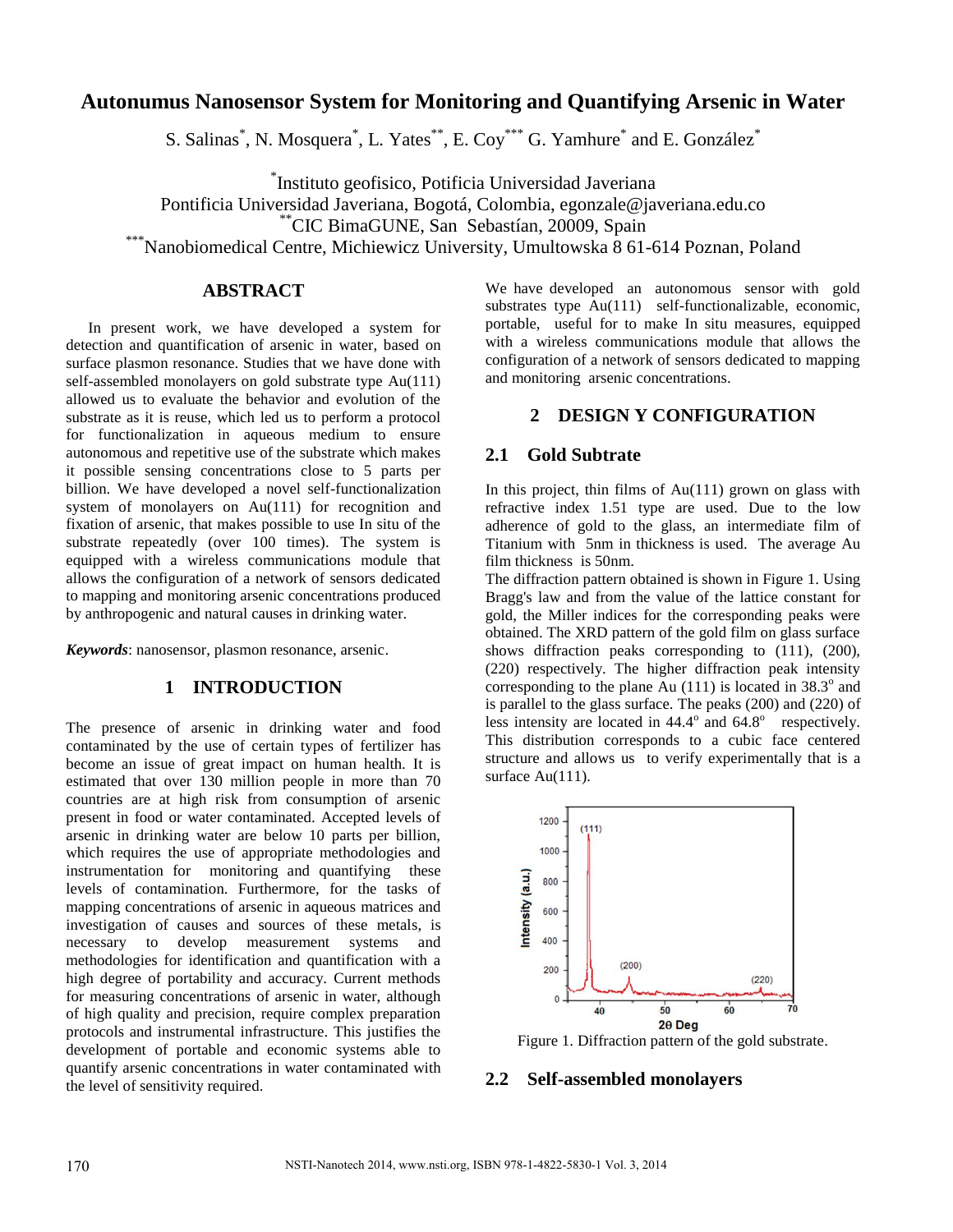In this work, thin films of Au (111) grown on glass with refractive index equal to 1.51 are functionalized with nalkanethiols with different chain lengths using different immobilization strategies on gold surfaces. The evolution of self-assembled monolayers on Au(111) substrate with different substances was studied. These studies allowed the research team to evaluate the behavior and evolution of the substrate as it is reused, which led us to perform a formal protocol for functionalization in aqueous medium at room temperature and to ensure autonomous and repetitive use of the substrate.

Functionalization of the gold surface with n-alkanethiol, was performed at room temperature and in aqueous media. Specifically for dithiothreitol DDT, it was possible to obtain monolayers of good quality for capturing the arsenic as indicated by the graph in Figure 2.<sup>1</sup>



Figure 2. Curve for absorption of Au(111) self-assembled with DTT in aqueous solution at different concentrations (solid line) and subsequent conjugation of As (dashed line). Concentration of the molecular entity under which a higher level of identification of arsenic occurs is 10mM.

This graph shows changes in the monolayer absorbance experienced when it is exposed to a water sample with arsenic.





30000 min in aqueous solution at a concentration of 10 mM. Areas of the curve associated with the steps of selfassembly: a-b) physisorption. b-c-d) chemisorption, and d-

e) Planning and Ordering and constant densification.

The functionalization time of the monolayer is very important to design the sensor. We have identified as desirable time 8 hr, as shown in Figure 3.

The temperature at which the functionalization process was performed is  $15^{\circ}$ C. In summary, the operating parameters for the process of self-functionalization (for the case of the DTT ) of the sensor are:

- 1. Temperature: 15oC.
- 2. Molarity of DDT: 10 mM.
- 3. Time of functionalization: 8 hr.

#### **2.3 Architecture and technical aspects**

The present system utilize the well known Kretschmann geometry<sup>2</sup> which is the most common aproach to exitation of surface plasmon by prism copling in total atenuation metod. (ATR). Among the companies that use this kind of technology to his high-sensitivity measurement solutions, we could mention the following: Biacore AB  $3$ , Reichert Technologies<sup>4</sup>, Bio-Rad Laboratories Inc.<sup>5</sup>, Horiba Ltd.<sup>6</sup>, Metrohom USA Inc.<sup>7</sup> and Biosensing Instrument Inc.<sup>8</sup>

The system consists of two storage units of 300 mL, one for supply and the other one to reuse and pretreatment of the samples. The Kretschmann cofiguration is present in the sensor reader unit of chemical species, wich is continuosly consulted by a robust programmable logic control unit, which is the principal data reader, processing and recorder. The data can be consulted in a net enviroment, through his communication GSM modem unit. Furthermore, his battery pack unit, guarantee an autonomy of at least three months working on the field. These units are indicated in the block diagram of the figure 3 and 4. The table 1. Summarizes the system principal technical aspects.

| <b>Description</b>           | Unit          | <b>Value</b>     |
|------------------------------|---------------|------------------|
| Net connection. (0-5)        | Subj*.        | 3                |
| Weight.                      | Kg.           | < 8              |
| Operating temperature.       | $^{\circ}$ C. | $(5)$ a 45       |
| Sensibility.                 | ppb.          | 5 a 100          |
| Uncertainty                  | %             | 15% (95% C.Int.) |
| Toxic Consumables. (0-5)     | Subj*.        | 3                |
| Reusables consumables. (0-5) | Subj*.        | 4                |
| Power                        | W.            | ${}_{<}$ 900     |
| Price                        | USD.          | ${}< 1800$       |
| Safety $(0-5)$               | Subj*.        | 4                |
| Easy to use. $(0-5)$         | Subj*.        | 3                |
| Innovation (0-5)             | Subj*.        | 4                |
| Time to reading              | Min.          | $<$ 30           |
| Kind of measurement.         | Subj*.        | As3              |
| Can read other ions $(0-5)$  | Subj*.        |                  |

Table 1: Technical aspects. \*5 is the best, 0 is the worst..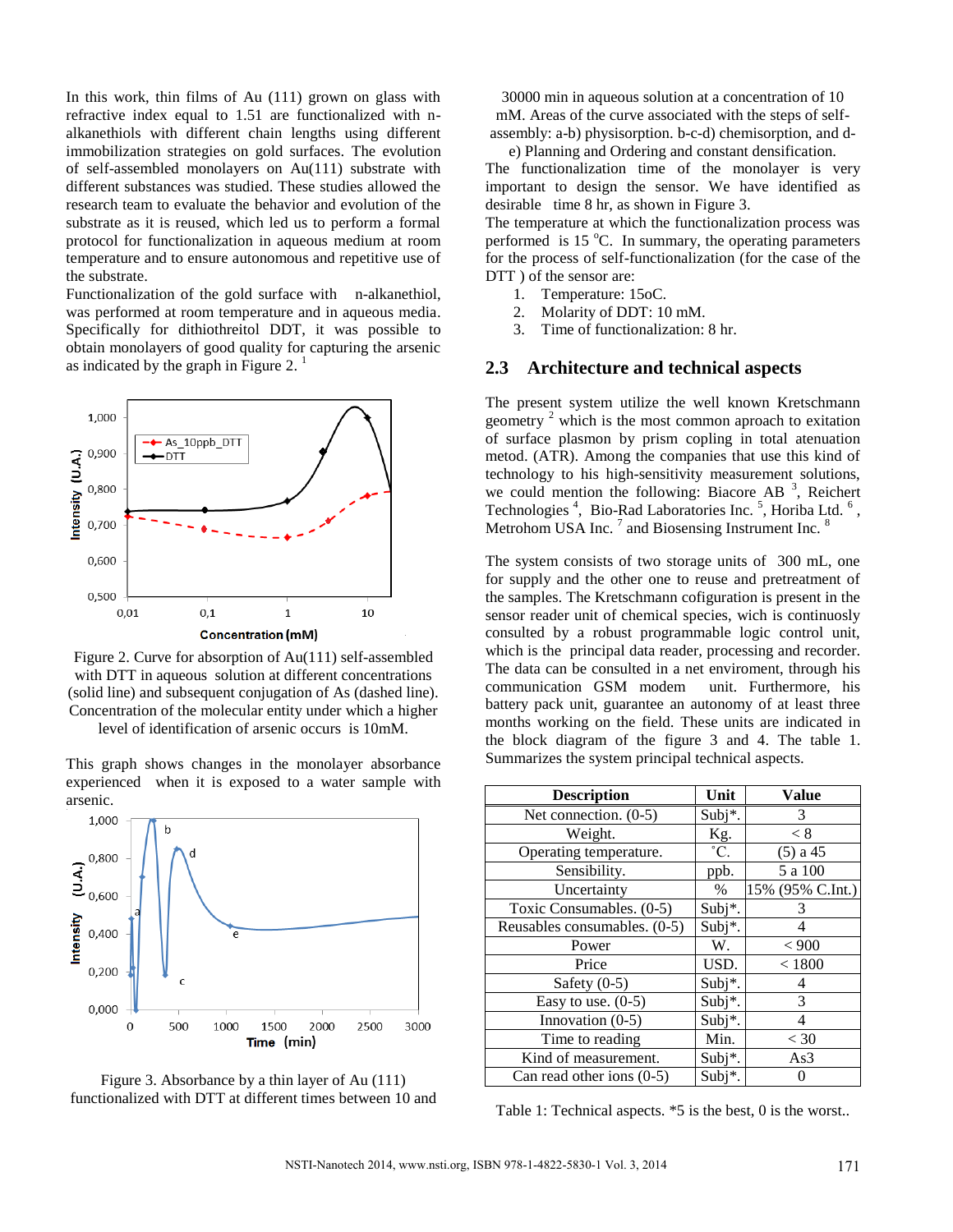

Figure 3. Schematic diagram for the NanoSensor System.



Figure 4. Isometric view with the total sizes of the Nanosensor system.